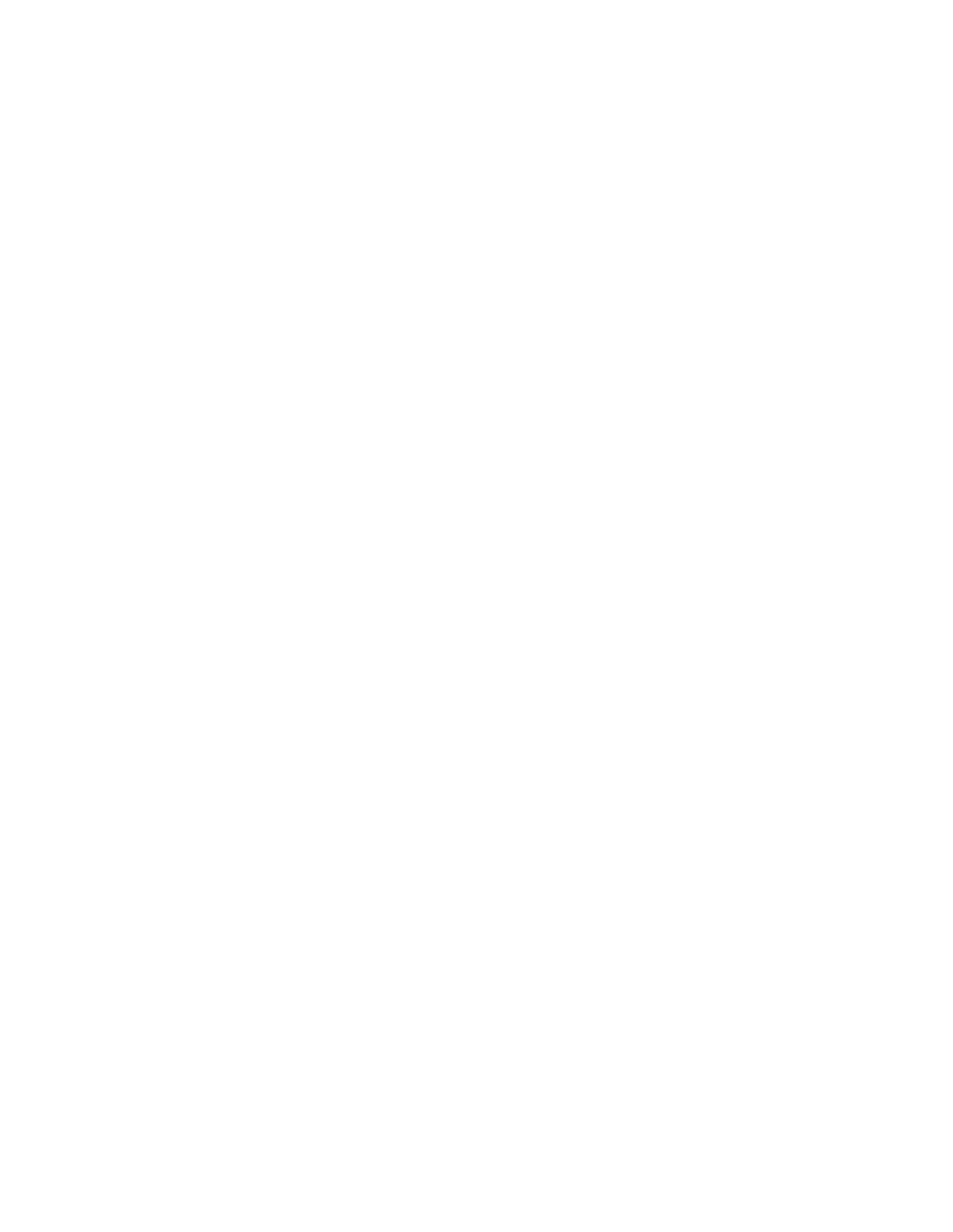### **TABLE OF CONTENTS**

For questions concerning this report, contact: U. T. System Office of Budget and Planning 512.499.4527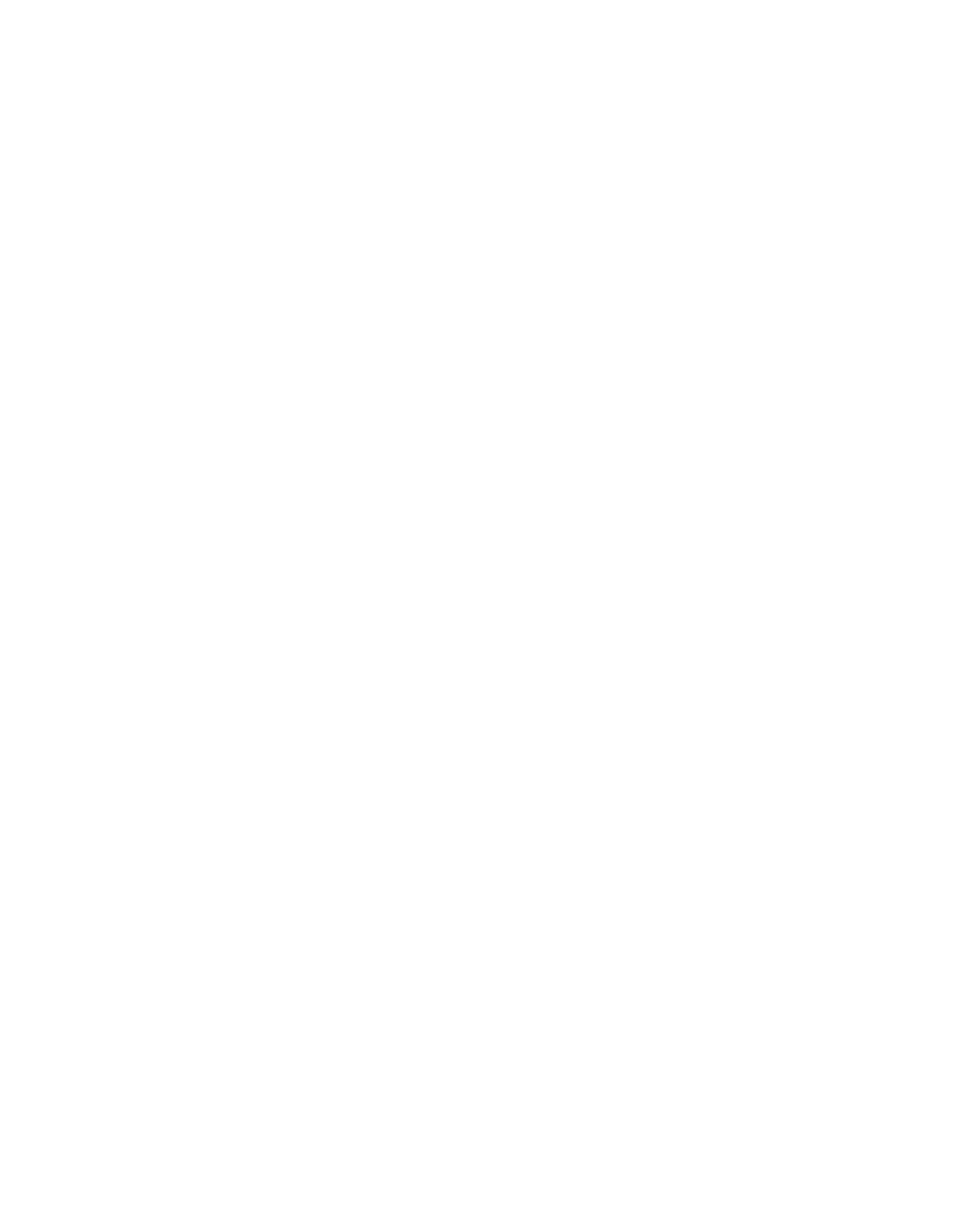#### <span id="page-4-0"></span>**RIDER NO. 5 TO THE UNIVERSITY OF TEXAS SYSTEM ADMINISTRATION**

The text of Rider No. 5 to The University of Texas System Administration in Senate Bill 1, 85<sup>th</sup> Legislature, Regular Session, is as follows:

#### **"Reporting Requirements for Capital Projects for The University of Texas System Administration**.

By December 1 of each year, The University of Texas System shall submit a report to the Legislative Budget Board for the prior fiscal year that includes information on all capital construction projects paid for with funds appropriated by this Act, having a cost in excess of \$1,000,000 and having the purpose of directly supporting the administration and operation of The University of Texas System Administration or the Board of Regents of The University of Texas System. The report must include at a minimum for each capital project: (1) the purpose of the project; (2) the total cost of the project; (3) the source of funding for the project; (4) the savings achieved by the project; and (5) any other information requested by the Legislative Budget Board."